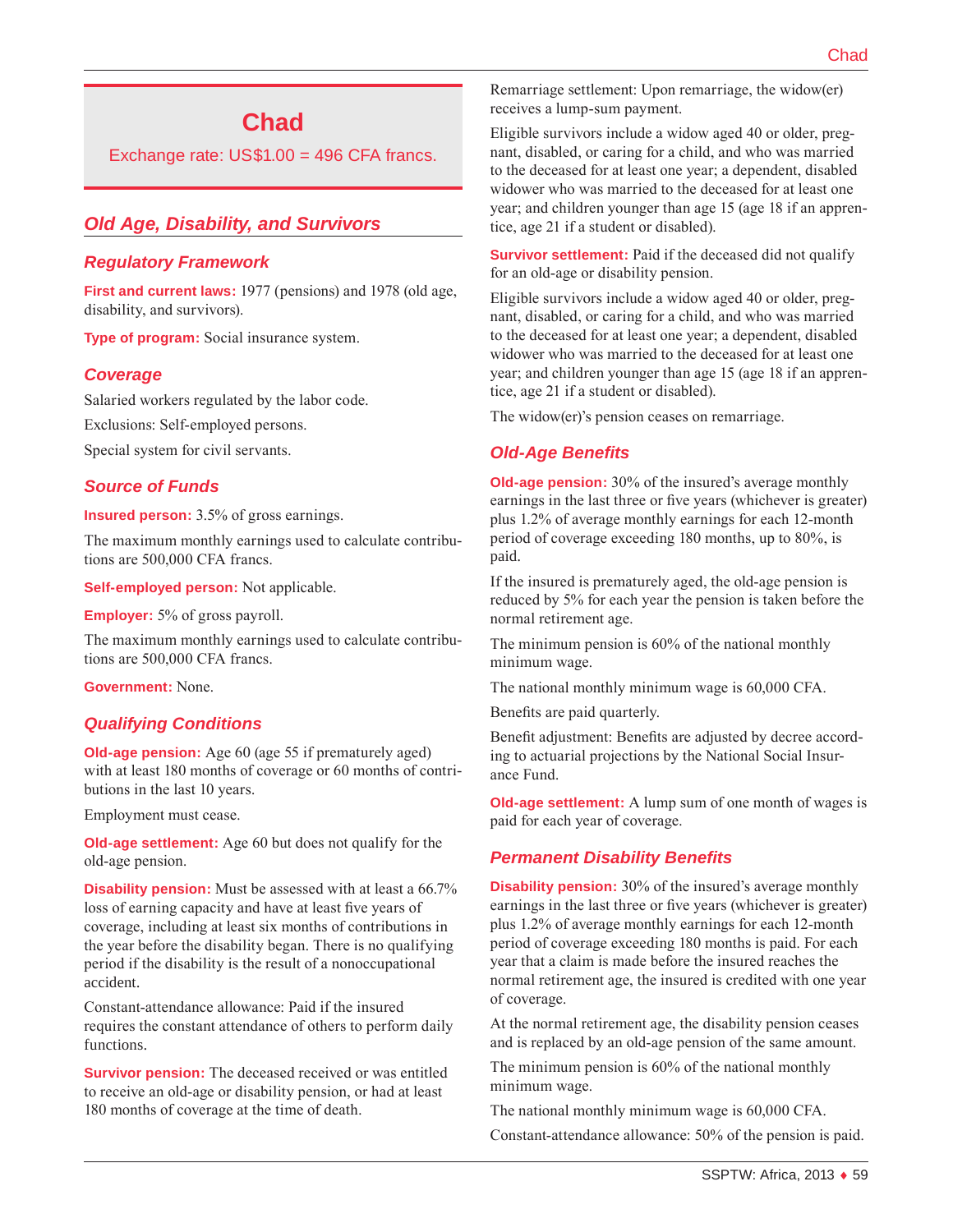Benefits are paid quarterly.

Benefit adjustment: Benefits are adjusted by decree according to actuarial projections by the National Social Insurance Fund.

## *Survivor Benefits*

**Spouse's pension:** 50% of the old-age or disability pension the deceased received or was entitled to receive is paid.

If there is more than one eligible widow, the pension is split equally.

Remarriage settlement: A lump sum of six months of survivor pension is paid.

**Orphan's pension:** 25% of the old-age or disability pension the deceased received or was entitled to receive is paid to each orphan; 40% to each full orphan.

All survivor benefits combined must not exceed 100% of the deceased's old-age pension.

Benefits are paid quarterly.

Benefit adjustment: Benefits are adjusted by decree according to actuarial projections by the National Social Insurance Fund.

**Survivor settlement:** A lump sum of one month of wages is paid for each year of coverage.

## *Administrative Organization*

Ministry of Labor and Public Affairs provides general supervision.

National Social Insurance Fund administers the program.

## *Sickness and Maternity*

#### *Regulatory Framework*

**First law:** 1952.

**Current law:** 1966.

**Type of program:** Social insurance system. Maternity benefits only.

## *Coverage*

Employed women. Exclusions: Self-employed persons.

#### *Source of Funds*

**Insured person:** None.

**Self-employed person:** Not applicable. **Employer:** See source of funds under Family Allowances.

**Government:** Subsidizes the program.

## *Qualifying Conditions*

**Cash sickness benefits:** No statutory benefits are provided.

**Cash maternity benefits:** The insured woman must have at least six consecutive months of employment immediately before she stops working.

## *Sickness and Maternity Benefits*

**Sickness benefit:** No statutory benefits are provided. (The labor code requires employers to provide paid sick leave.)

**Maternity benefit:** 50% of the insured's last daily wage is paid for six weeks before and eight weeks after the expected date of childbirth; may be extended for up to three weeks if there are complications arising from pregnancy or childbirth.

#### *Workers' Medical Benefits*

No statutory benefits are provided. (The labor code requires employers to provide certain medical services.)

#### *Dependents' Medical Benefits*

**Medical benefits for dependents:** No statutory benefits are provided. (Some health and welfare services are provided to mothers and children under Family Allowances.)

#### *Administrative Organization*

Ministry of Labor and Public Affairs provides general supervision.

National Social Insurance Fund administers the program.

## *Work Injury*

#### *Regulatory Framework*

**First law:** 1935.

**Current law:** 1966, implemented in 1970.

**Type of program:** Social insurance system.

#### *Coverage*

Employed persons. Exclusions: Self-employed persons. Special system for civil servants.

#### *Source of Funds*

**Insured person:** None.

**Self-employed person:** Not applicable.

**Employer:** 4% of gross payroll.

The maximum monthly earnings used to calculate contributions are 500,000 CFA francs.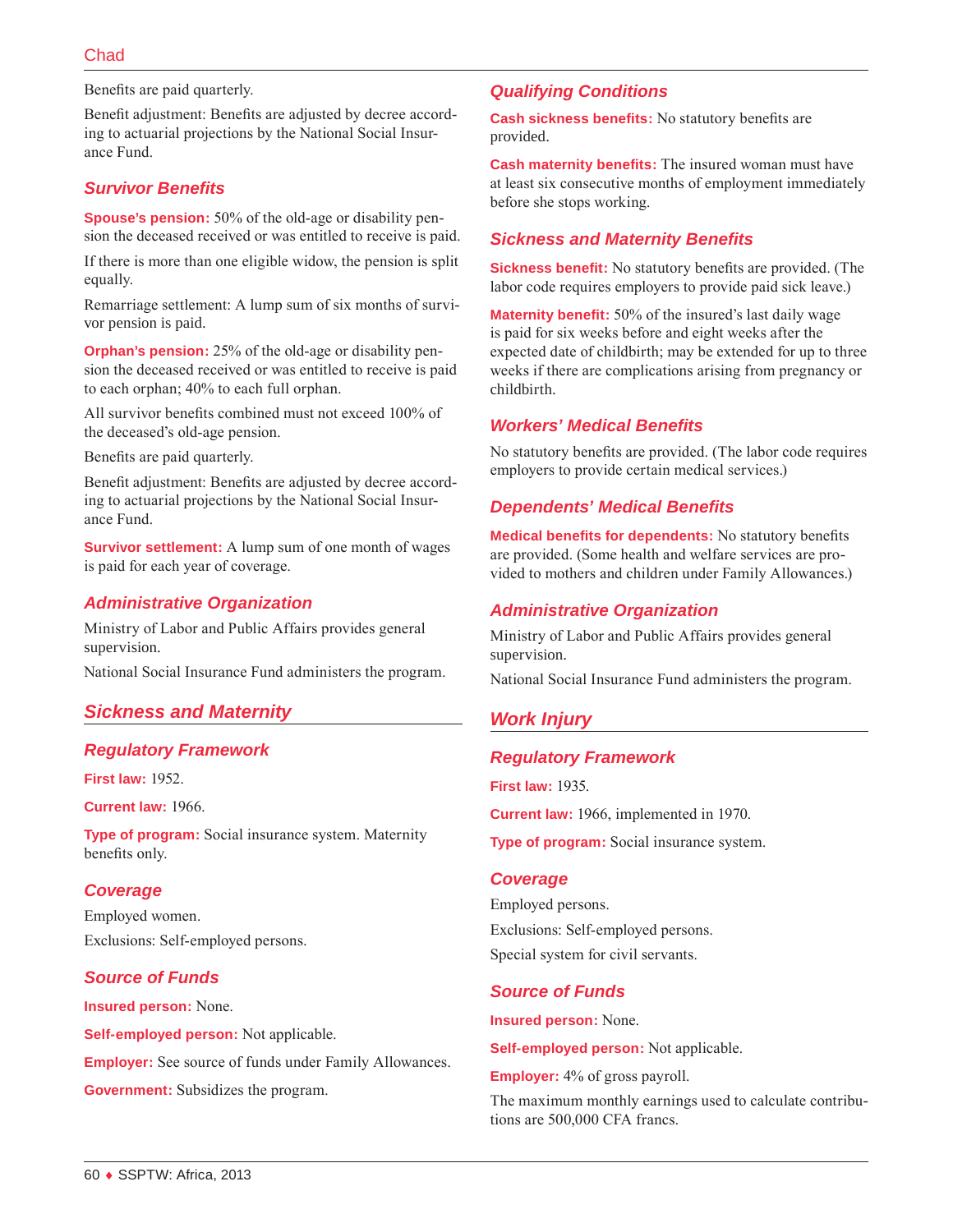**Government:** Subsidizes the program.

## *Qualifying Conditions*

**Work injury benefits:** There is no minimum qualifying period. The work accident must be reported within 48 hours.

## *Temporary Disability Benefits*

66.7% of the insured's average daily wage in the 30 days before the disability began is paid from the day after the disability began until full recovery or until certification of permanent disability (after two years).

#### *Permanent Disability Benefits*

**Permanent disability pension:** If the insured is assessed with a total disability, 100% of the insured's average monthly earnings in the 12 months before the disability began is paid.

Partial disability: The benefit is the average insured's average annual earnings in the 12 months before the disability began multiplied by 0.5 for each degree of assessed disability from 10% to 50%, plus average annual earnings multiplied by 1.5 for each degree of assessed disability greater than 50%.

The maximum earnings used to calculate benefits are six times the national monthly minimum wage plus 33.3% of earnings from six to 25 times the national monthly minimum wage.

The minimum pension is 1.35 times the national monthly minimum wage.

Constant-attendance allowance: If the insured requires the constant attendance of others to perform daily functions, 40% of the pension is paid.

Pensions are normally paid quarterly. If the insured is assessed with a 100% disability, the pension is paid monthly; with at least a 75% disability, the insured may be paid monthly on request.

## *Workers' Medical Benefits*

Benefits include medical and surgical care, hospitalization, medicine, appliances, and transportation.

#### *Survivor Benefits*

**Spouse's pension:** 30% of the deceased's average earnings in the last 12 months is paid.

**Orphan's pension:** 15% of the deceased's average earnings in the last 12 months is paid for each orphan younger than age 15 (age 18 if an apprentice, age 21 if a student or disabled); 20% for each full orphan.

**Dependent relative's pension:** 10% of the deceased's average earnings in the last 12 months is paid to each dependent relative, up to a total of 30%.

All survivor benefits combined must not exceed 85% of the deceased's average earnings used to calculate the pension.

The maximum earnings used to calculate benefits are six times the national monthly minimum wage plus 33.3% of earnings from six to 25 times the national monthly minimum wage.

Benefits are paid quarterly.

#### *Administrative Organization*

Ministry of Labor and Public Affairs provides general supervision.

National Social Insurance Fund administers the program.

## *Family Allowances*

#### *Regulatory Framework*

**First law:** 1956.

**Current law:** 1966.

**Type of program:** Employment-related system.

#### *Coverage*

Employed persons. Exclusions: Self-employed persons. Special system for civil servants.

#### *Source of Funds*

**Insured person:** None.

**Self-employed person:** Not applicable.

**Employer:** 7.5% of covered payroll.

The maximum monthly earnings used to calculate contributions are 500,000 CFA francs.

The employer's contributions also finance maternity benefits under Sickness and Maternity.

**Government:** Subsidizes the program.

#### *Qualifying Conditions*

**Family allowances:** The child must be younger than age 20 (age 18 if an apprentice, age 21 if a student or disabled) and reside in Chad. The parent must have at least six consecutive months of employment and work at least 20 days a month.

The prenatal allowance and birth grant were eliminated from Family Allowances at the end of 2011.

#### *Family Allowance Benefits*

**Family allowances:** 2,000 CFA francs a month is paid for each child.